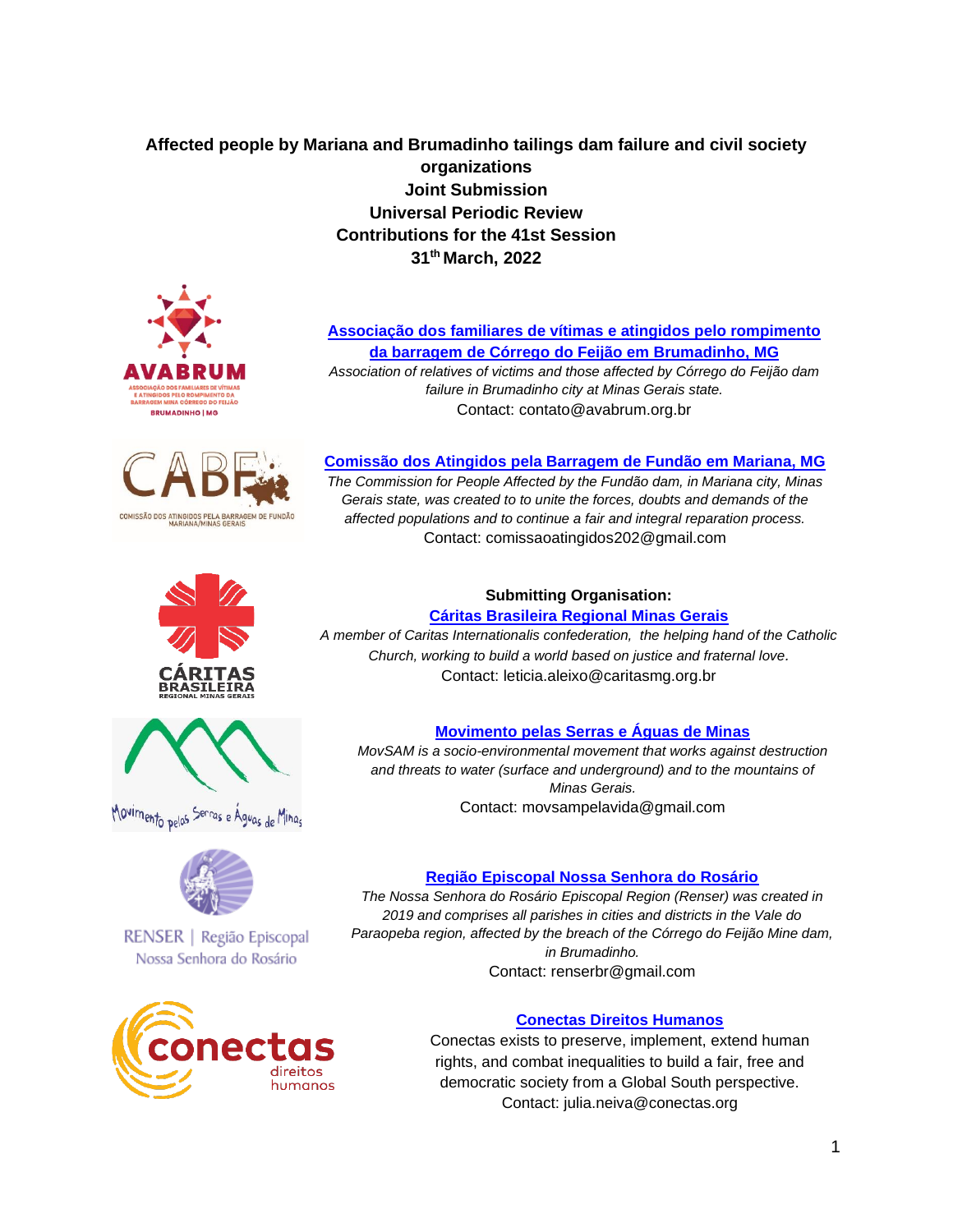## **Introduction**

- **1.** Fundao Dam in Mariana (MG Brazil), of ownership of Samarco Mineração S/A a jointventure by Vale S.A. and BHP, failed on November 05, 2015. Around 62 million cubic meters of mine tailings were disposed, leaving 19 deaths and polluting the entire extension of Rio Doce watershed throughout the states of Minas Gerais and Espírito Santo in Brazil. Thus, environmental conditions in the area have been deeply affected due to what is considered the biggest environmental disaster in the country, not to mention the impact in the lives of affected individuals.
- **2.** In face of the legal violations seen in the case and the lack of compensation for the victims, during the 3rd Cycle of the Universal Periodic Review, in 2018, the Recommendation No. 54 to Brazil stated about punishment to responsible and access to justice for the victims.<sup>i</sup>
- **3.** Despite specific recommendation regarding Mariana/Samarco dam and the topic of mining, the Brazilian government **did not take the necessary measures to repair the damage caused**, especially when it comes to non-repetition. The Government's omission and collusion **lead to the failure of Dam B-I and burring of Dams B-IV and B-IV-A at Córrego do Feijão mine site, in Brumadinho (MG)**, which were under Vale S/A responsibility on January 25, 2019. Approximately 12 million  $m<sup>3</sup>$  of iron ore tailings buried Ferro-Carvão stream and reached Paraopeba River, affecting 26 cities. 272 deaths were accounted for, of which 131 were Vale employees and 139 were outsourced contractors or local communities' residents. The company offices and restaurant were within less 1.0 km downstream the dam, thus the tailings flow hit these facilities in only one minute, which made evacuation impossible. $\mathbb{I}$
- **4.** Based on legal actions related to the aforementioned cases and on in-situ data, this report aims to provide update on the matter of impunity and lack of access to justice in the scenario of the two biggest crimes ever committed by the mining industry around the world.

## **5. The Brazilian government omission in investigating and punishing the parties responsible for the Mariana and Brumadinho tailings dam failure**

- **6.** Not only aforementioned recommendation to Brazil recalls the State obligation to punish the responsible parties but also United Nations General Assembly Resolution No. 60/147 states that full and effective reparation ensured to victims includes restitution, compensation, rehabilitation, satisfaction, and non-repetition guarantees. Furthermore, item 22, "f" states that satisfaction includes judicial and administrative sanction against persons liable for the violations.
- **7.** We will see that 6 years after Mariana dam failed and 3 years after Brumadinho dam failed, the Brazilian State did not find any persons liable.

### **A. Samarco Case - Mariana dam failure criminal case developments.**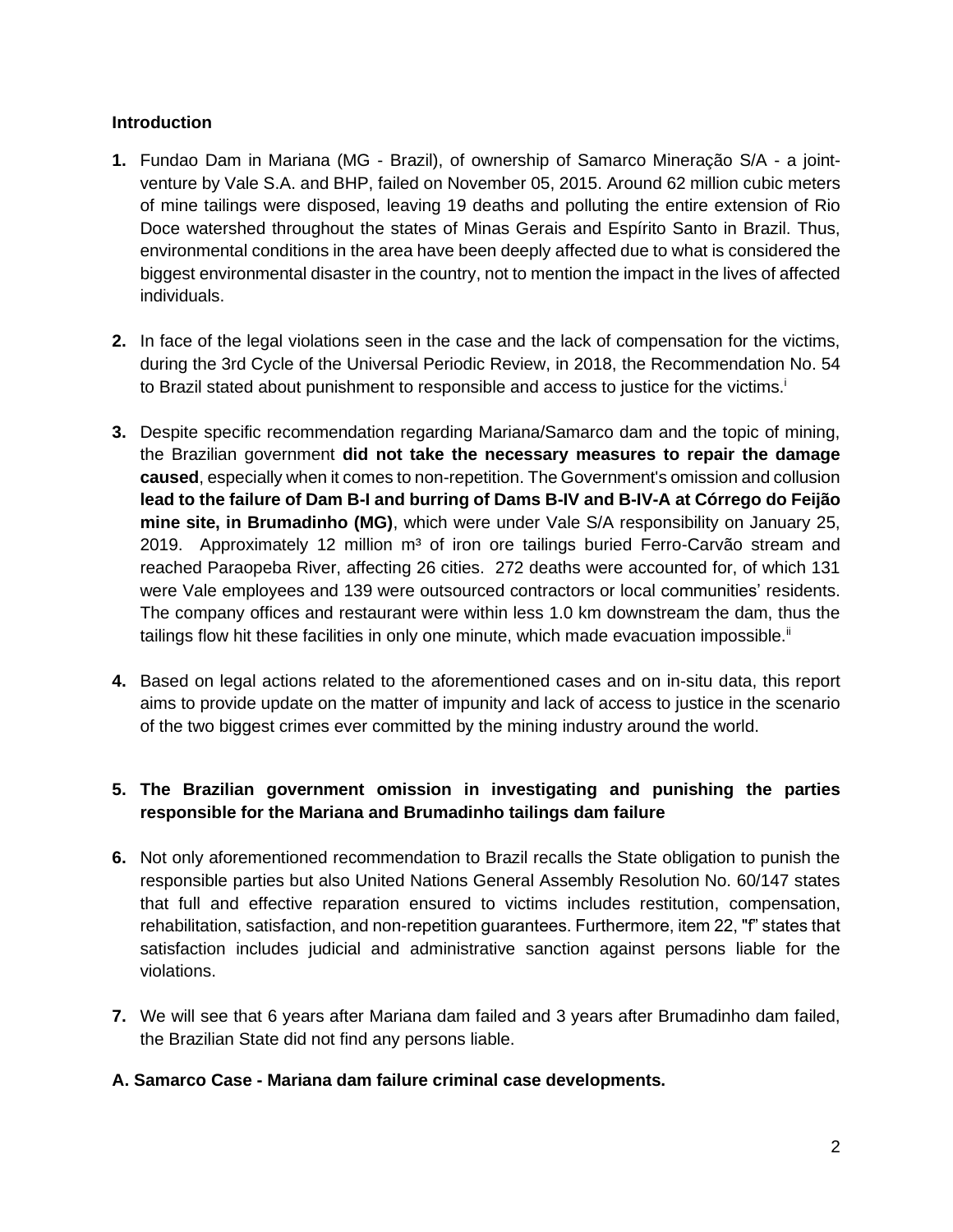- **8.** In the case of Fundao Dam failure, the civil Police of Minas Gerais, the Federal Police, and the Federal Prosecution's Office (MPF) all started investigations at the same time. For this reason, MPF argued conflict of jurisdiction defending the Federal Court would have jurisdiction over the matter. In May 2016, the Brazilian Superior Court of Justice (STJ)<sup>iii</sup> ruled in favor of the Federal Court of Judiciary Section of Ponte Nova/MG jurisdiction. Thus, in October 2016, the MPF indicted 26 individuals and companies, charging them with different environmental crimes under Law No. 9,605/98, besides crimes under the Criminal Code. The counts of murder (Art. 121) and assault (Art. 129).<sup>iv</sup> The indictment was received in November 2016, thus commencing the criminal lawsuit. $V$
- **9.** For the homicide charges, the accusation is based in proving the crime materiality as done per the expert's report and its legal causation between the deaths and the mud spilled due to the dam failure. Furthermore, the following aggravation causes can be justified: "victim's hampered defense" - considering the **lack of a feasible emergence response plan**, which was a legal obligation imposed to Samarco -, "vile reasons" - even though the failure risk was known, it was accepted in the face of economic gains -, and "usage of a means that might lead to public hazard" - besides the 19 fatal victims, it is impossible to quantify how many others had their lives threatened.
- **10.** The justification of authorship of the homicides is the creation of a forbidden risk and its continuous increase, which led to the dam failure, thus, the deaths. The creation of risk can be shown by the construction of the dams near preexisting human communities - despite the Environmental Impact Study saying otherwise. It is shown the criminal and deliberate increase of the risk once the mining company knew about the possibility of the damaging fact taking place as proved by Samarco Board of Administration Minutes of the Meeting where the discussions were based upon cost analysis rather than safety matters.
- **11.** Nevertheless**, despite the arguments in the indictment, the Brazilian Federal Court** of the 1st District, in ruling the habeas corpus*vi* in 2019, **understood that all homicide and assault charges were comprised within the crime of inundation**. The **criminal lawsuit was stayed** for 5 defendants via habeas corpus*vii* from the same court. Furthermore, the first instance court retracted its past decision and **dismissed the indictment**, in its entirety, for 8 defendants and partially for another, on the main ground that criminal omission requires that guarantors have the personal obligation of preventing the criminal event, which the court would not have noticed as to those denounced, **so there would be no legal cause for prosecution**. viii

### **B. Vale Case - Brumadinho dam failure criminal case developments.**

**12.** After a year of investigations carried out by the Criminal Task Force dedicated to investigating the facts related to the B-I Dam failure, in Brumadinho, the Public Prosecutor's Office of the State of Minas Gerais (MPMG) filed the information on January 21, 2020, requiring the prosecution of 16 natural persons and 02 legal entities. Among the accused individuals are Fabio Schvartsman, former CEO of Vale S.A., Chris-Peter Meier, a German citizen - from the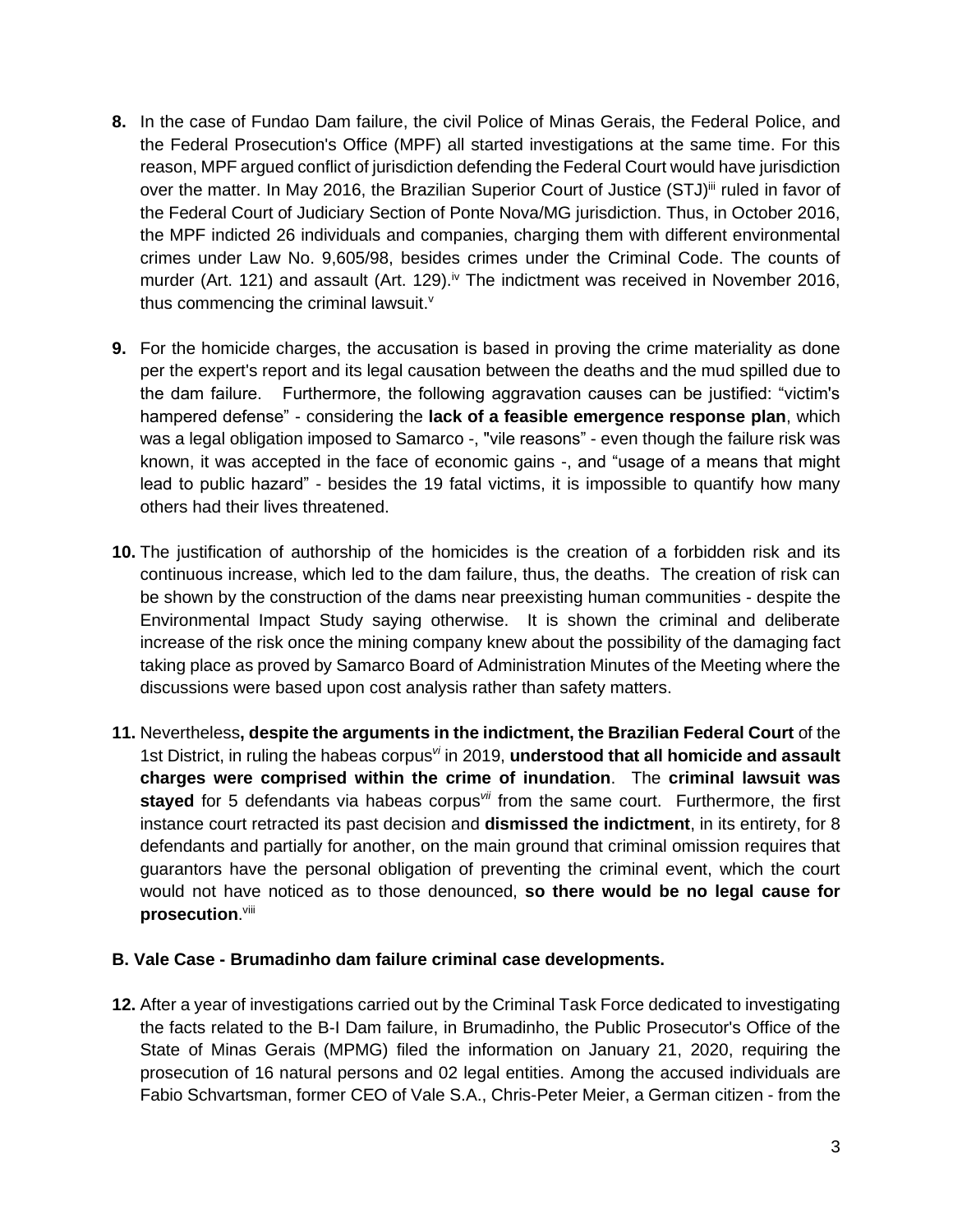headquarters of the certifier TÜV SÜD in Munich - as well as **engineers and geologists who knew the emergency situation of the dam but stopped taking the measures that they should, taking the risk of the failure and its consequences**.

- **13.** The 16 individuals have been charged with the crimes of double-qualified first-degree homicide on 270 counts. All 18 individuals and legal entities were charged with crimes against fauna, crimes against flora and pollution crime, under the Brazilian Environmental Crimes Law.
- **14.** According to MPMG, investigations proved that Vale S.A. held several instruments that guaranteed it a deep and extensive knowledge of its dams security situation. The MPMG also pointed out a **promiscuous relationship of pressure, rewards, and conflict of interest between Vale S.A. and TÜV SÜD**. The German company, while acting as an external auditor, in issuing Stability Statements (DCEs) on the mining company tailings dams, maintained internal consulting contracts with Vale S.A., technically advising it on decision-making, subject to direct interference by Vale S.A. technicians and directors. As a whole, **the accused individuals systematically concealed from the government, society, shareholders, and investors the safety levels of several of Vale S.A. tailings dams.**
- **15.** The indictment by MPMG was accepted in February 2020 by the court of the 2nd Civil, Criminal, and Criminal Executions Court of Brumadinho (State Court). Therefore, the criminal proceedings were officially brought. In the same decision, the magistrate confirmed the shelving of investigations regarding 14 other individuals, whose actions had been investigated during the police investigation.
- **16.** In the following months, **the criminal case faced different challenges**. The large volume of documents was pointed out as justification for deadline extensions by the lawyers of some of the accused to submit their preliminary defense. On the other hand, the restrictions on access to the court building imposed by the COVID-19 pandemic also influenced the progress of the proceedings, which is being handled physically (non-electronic). To date, some of the accused - including TÜV SÜD's subsidiary in Brazil - have not even been summoned.
- **17.** In October 2021, a decision by the Brazilian Superior Court of Justice (STJ), taken in *appeals of habeas corpus* filed by two of the accused**, resulted in the stay of criminal prosecution**. That's because, the Sixth Panel of that Court, in two cases reported by Appellate Judge Olindo Menezes, determined that the State Court did not have jurisdiction to prosecute and judge the facts because some of the crimes were a matter of competence of the Federal Court. On this ground, the Court determined that all crimes described in the criminal proceedings, including homicides, should be tried by the Federal Court and imposed, as an effect, the annulment of the approval of the indictment by the State Court and all decision-making acts thereafter.
- **18.** Dissatisfied with this decision, the MPMG filed an appeal reaffirming that the competent court should be that of the 2nd Civil, Criminal, and Criminal Executions Court of the District of Brumadinho (State Justice), since the crimes of forgery of the dam stability statements are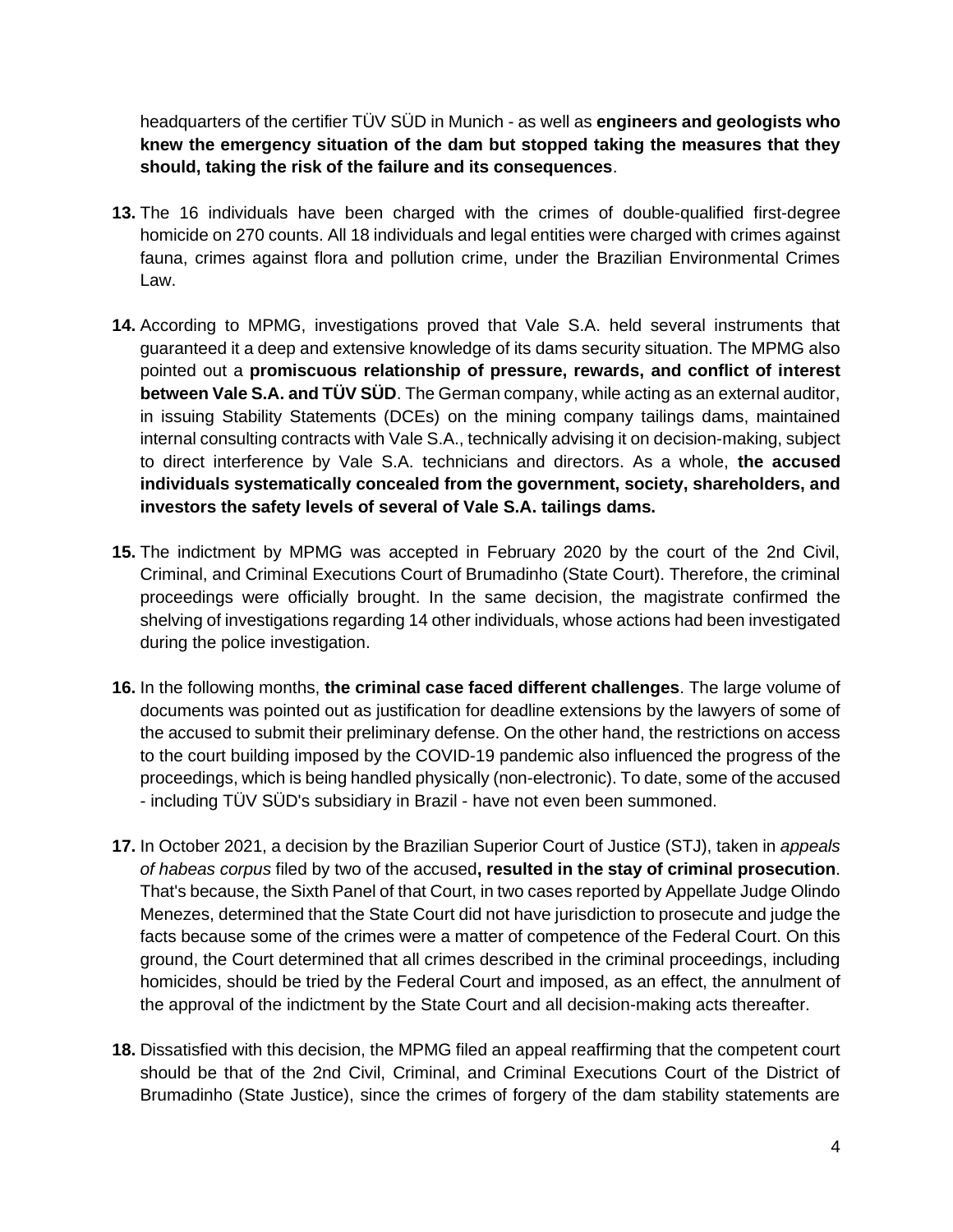comprised within the crimes of homicide and environmental (main crimes). On the same subject, the MPMG said it is not legitimate or reasonable that presenting false documents before a federal agency was sufficient basis to pull in the trial of 270 homicides and a massive volume of state environmental damage to Federal Court, removing the analysis by the State Court and the trial of crimes by Brumadinho citizens represented by the State Jury Court, which is the natural court for the case.

**19. Currently, as the decision to approve the indictment by the State Court no longer takes effect, there is no natural or legal person formally answering for the crimes committed**. The possible resumption of criminal proceedings depends on the trial, by the Supreme Court - the Brazilian Constitutional Court - of an extraordinary appeal brought by the MPMG, which tries to bring back to the State Court the jurisdiction to prosecute and judge the crimes described in the indictment.

-

**20.** In both cases, therefore, the Brazilian government ability to effectively punish those responsible for the damage caused by the dam ruptures of the mining companies Samarco and Vale is at issue. The absence of accountability, in addition to compromising the right to full reparation, becomes another violation of the rights of victims and family members and, ultimately, of society itself.

## **Injustice and lack of reparation**

- **21.** In addition to the duty to punish the persons liable, the recommendation to Brazil was also to guarantee the right of access to justice and reparations for the damage caused. However, this item of the recommendation **has also not been implemented**.
- **22.** Just for the sake of didactics, we will invert the cases (from the most recent to the oldest), aiming to better illustrate how the State insists on repeating a model of ineffective reparation, which **violates the principle of centrality of victims**.

### **A The lack of reparation of the damage caused in the case of Brumadinho/Vale**

- **23.** The 3rd anniversary of Vale dam failure in Brumadinho was on January 25, 2022. Over the past few years, thousands of meetings have been held with affected communities throughout the Paraopeba basin. The territories were taken over by different players who always say they are linked to Vale or the State of Minas Gerais, including universities, technical advisories, consultancies, outsourced companies, among others.
- **24.** The affected individuals and communities, with the support of Independent Technical Advisories, had been developing a map of the damage caused by the dam failure, known as the "**Full Reparation Damage Matrix**". In addition, there was also a technical committee composed of researchers from the Federal University of Minas Gerais (UFMG) carrying out research and analysis to guide, as experts, the judgment of the 2nd Court of the Public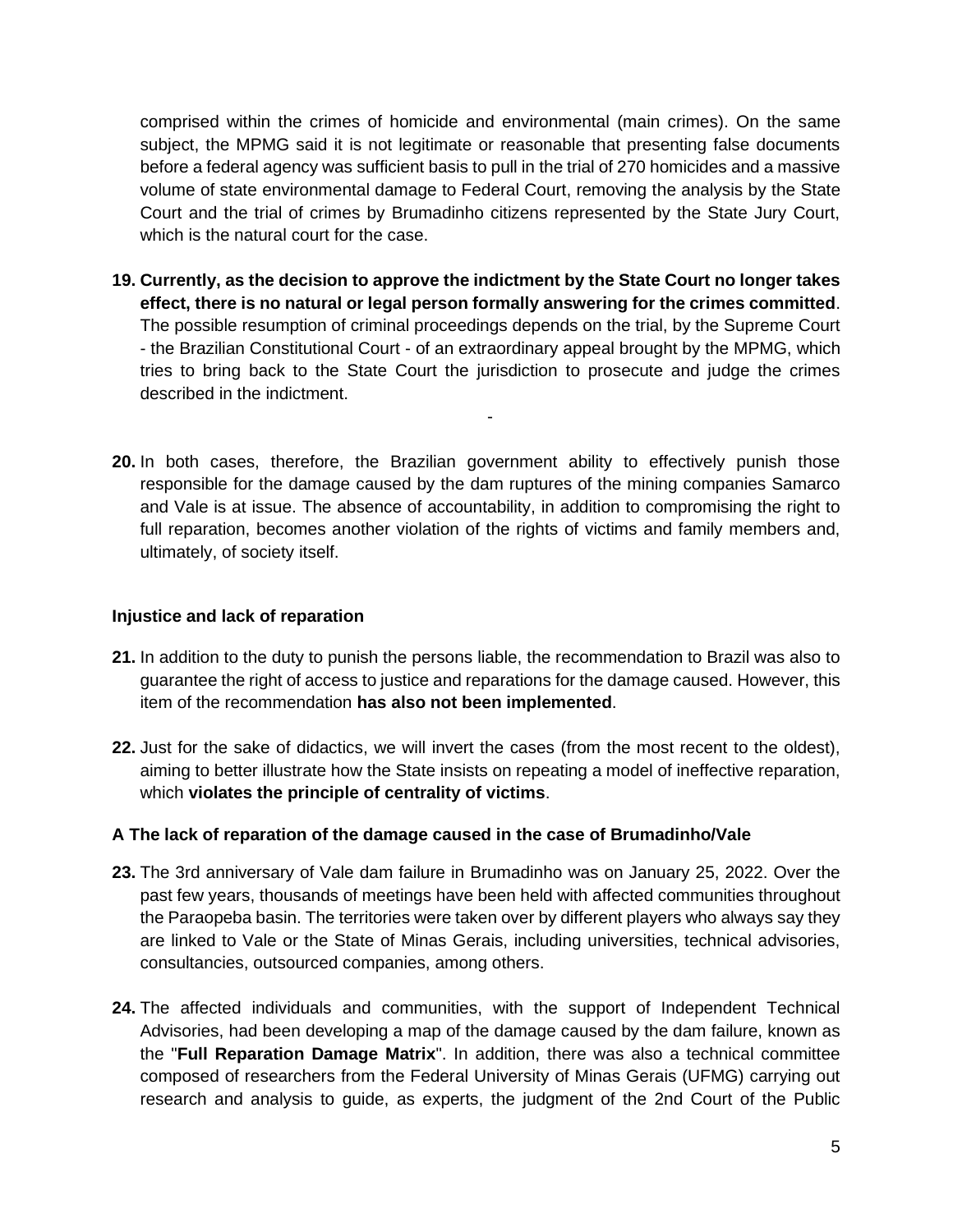Treasury of the District of Belo Horizonte to identify and assess the impacts resulting from said failure.

- **25.** It happens that, in the midst of this process, on February 4, 2021, an agreement was signed between the company, the MPMG, the MPF, the Public Defender's Office of Minas Gerais and the State of Minas Gerais, under mediation of the Court of Justice of Minas Gerais, *regarding the collective damages latu sensu* and homogeneous individuals. **The agreement was negotiated under seal and concluded before these surveys by the technical experts of the competent court were completed, that is, without knowledge of the full extent of the damages caused by Vale crime and suppressing several studies that had been carried out. Thus, it cannot translate the demands of the affected communities and ensure an effectively participatory reparation process.**
- **26.** The affected communities have been reporting, over these three years in search of reparation, that, often, what is observed is the **creation of structures that distort participation, being used to legitimize decision-making processes built in an authoritarian manner, behind closed doors and without any transparency**.
- **27.** In relation to the agreement signed, the planned reparation project is divided into injunctions (Vale) and compensations (Vale), and the overall value was divided into four programs: (I) Socioeconomic Reparation; (II) Social and Environmental Reparation; (III) Mobility Program; and (IV) The Public Service Strengthening Program.
- **28.** Given this structure, it is important to note that, of the global value of the agreement 37.6 billion reais - the affected communities can only focus on the value of 3 billion reais. This means that although they fully know the damage that directly impacts their lives, **they cannot contribute to the definition of how most of the resources should be spent from the agreement**, which, in theory, solves the problems related to collective and diffuse damage of the dam failure.
- **29.** In addition, the agreement strongly favors the mining company's image, since it seeks to convey socio-environmental and socioeconomic responsibility and commitment to reparation. Its shares immediately skyrocketed after closing the agreement, which corroborates to this point of view. The mining company has expenses and commitments to works that, from a financial point of view, will certainly be easily equated, in return for important gains, such as the relatively rapid closing of an agreement to compensate for a crime of which it is a repeat offender. In this sense, Vale ends up profiting and the measures and works envisaged do not hurt its economic interests.
- **30.** However, **the communities report that the company stopped meeting demands that before the agreement were heard and that it delegates all responsibility since then to the State, which, in turn, remains distant from the reality of the affected territories**. Finally, the agreement legitimized by the institutions of justice themselves, hides the deaths caused, which should be a reason for investigation and swift punishment.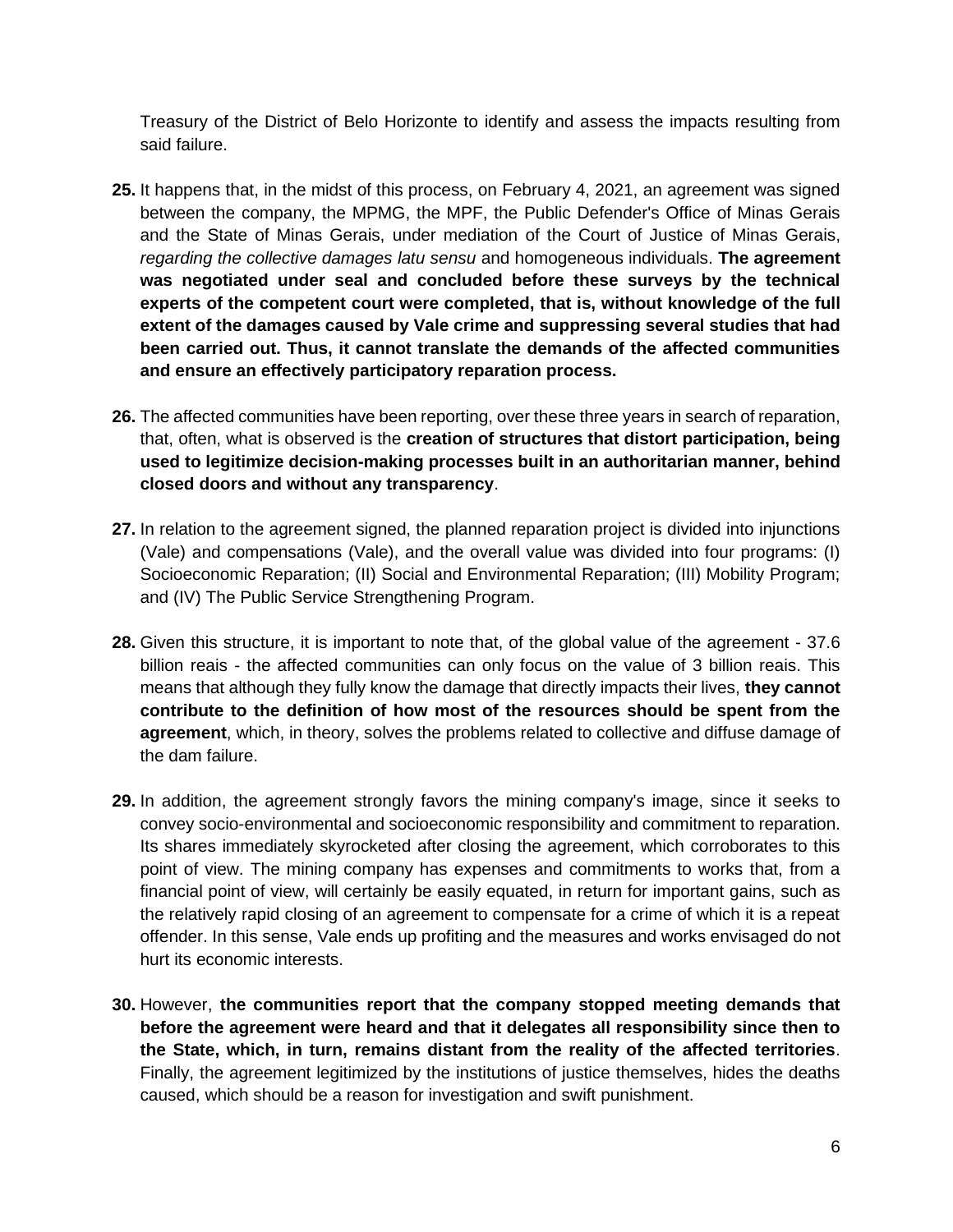- **B The lack of damage reparation caused in the case of Mariana/Samarco**
- **31. By 2022, seven years will have passed without the thousands of families affected and the environment having been repaired by the Fundão dam failure. In the cities of Mariana and Barra Longa, the communities of Bento Rodrigues, Paracatu de Baixo, and Gesteira continue without having their homes completed (in many cases, they were not even started!)**. **Throughout the Rio Doce basin, thousands of small producers, family farmers, ribeirinhos, and fishermen are unable to regain their productive capacity and ways of life. Environmental contamination by toxic waste and the lack of independent environmental information remains a current topic, as well as the lack of independent diagnosis of damage.**
- **32.** The entire reparation process in this case has been carried out by the Renova Foundation created and controlled by the companies Samarco, Vale and BHP from the authorization obtained in a Consent Decree (TTAC), signed in March 2016 with the State of Minas Gerais, the State of Espírito Santo and the Federal Government without any participation of the main stakeholders: the victims.
- **33.** Over the years, **Renova has been acting much more as an instrument to limit the liability of companies** than as an agent of effective human, social and environmental reparation, **due to its governance problems, misuse of purpose and inefficiency**. Renova and companies, together, repeatedly do not comply with approved agreements and administrative and judicial decisions.
- **34.** Faced with the situation of complete social collapse in the Rio Doce basin and lack of reparation, **the communities became aware, through the newspapers, of what was called "renegotiation**". The information in this regard is precarious, disorganized and incomplete, since, once again, there is no effective and real participation of the affected individuals in the negotiation of what is proposed to be a new agreement. As it is known, the agreement aims to replicate the model signed in the case of Brumadinho - already clarified in the previous section.
- **35.** Only on June 22, 2021, the National Observatory on Environmental, Economic and Social Issues of High Complexity and Great Impact and Repercussion<sup>ix</sup> published a document entitled "Letter of Premises".<sup>x</sup> According to this document, in March 2021 Federal Judge Mário de Paula Franco Júnior allegedly requested that interinstitutional efforts were made and alongside the legal Directors of the companies to "have started, in a structured environment, the negotiations for "RENEGOTIATION".
- **36.** It is vaguely determined that there will be negotiations aiming to concluding an "Integral agreement with definition and speed through the final definition of the scope, current object (considering measures already performed and expenses already incurred), specific objectives and milestones of delivery of repair programs, with work schedule and financial planning". It is also noted that it was up to the violating companies themselves to present the "minimum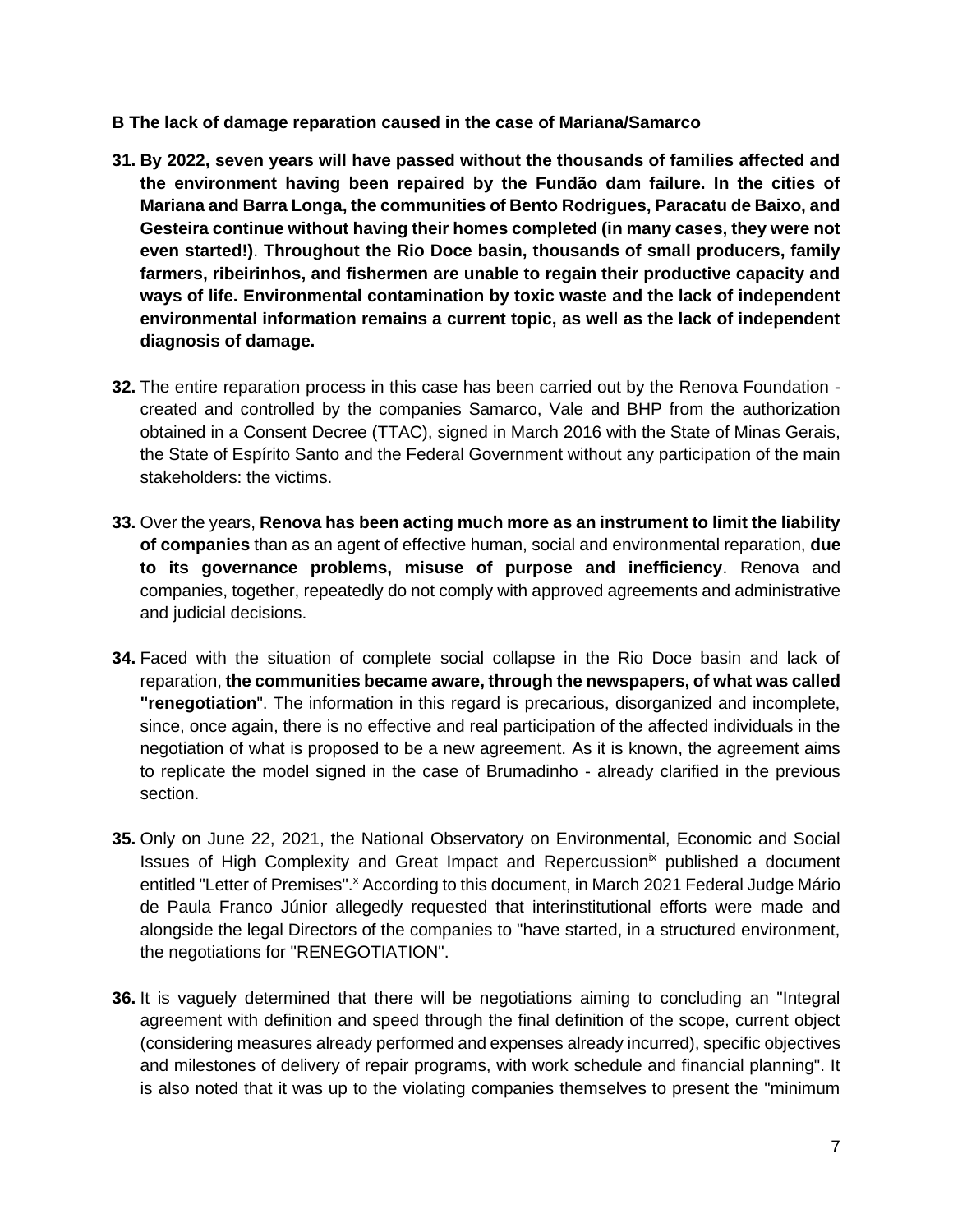premises"xi that will guide the negotiations, and **there is no specification on the participation form of the affected individuals in each part of the process**. There is also no detail of the way in which the preliminary schedule is developed, scheduled to discuss the agendas for 17 weeks, nor the choice and prioritization of themes, which were not established in dialogue with the affected individuals.

- **37.** It should be emphasized that, until February 2022, three public hearings were held online with the alleged purpose of listening to the victims and their needs; **however, internet access by affected communities is precarious; the speech registration system is limited and there is no commenting tool enabled during hearings**. Moreover, there is no systematization of meetings that allow the monitoring of the content discussed, for example, through an exclusive website. The Observatory's<sup>xii</sup> agenda is limited to informing the date and organizing body of the activity, and no minutes, participants or deliberation methodology are published.
- **38.** Indeed, the reparation progress in the Samarco case falls far short<sup>xiii</sup> of what is necessarv in terms of access to justice and fair compensation. However, the conclusion of a new agreement, the scope of which seems to concern the amendment, exclusion or addition of reparatory measures and, therefore, the recognition of the rights of those affected who are still in dispute, **without the appropriate informed and actual participation, does not guarantee an advance in terms of reparation, in addition to putting at risk the achievements already achieved by the persons affected**.
- **39.** Taking into account the context of the municipality of Mariana (MG), so far, several specific agreements have been signed in the context of judicial proceedings<sup>xiv</sup> that deal with issues central to reparation, such as: registration of affected people; eligibility for reparation and mitigation actions; mitigation actions, such as emergency financial assistance, cost of temporary housing and delivery of silage to animals; right to housing and implementation of resettlements; methodology of extrajudicial negotiation phase of indemnifications; among others. **These agreements have been systematically broken by the Renova Foundation and the companies.** The Renova Foundation denies recognition of rights to people who have declared losses and damages in the registration process without proving that the damages did not occur or that they did not result from the Fundão dam failure; only alleges ineligibility for community compensation actions, as well as for emergency measures, indemnification and resettlement of family centers.
- **40.** In addition, **there is no efficient punitive system of coercion of the Renova Foundation and the companies in the event of breach of an agreed obligation**, **that is, the reparation**  does not occur, and the responsible companies remain unpunished.<sup>xv</sup> Why believe in a new agreement, again negotiated in secrecy and without participation of the people affected?

**The continuity of the violation of the guarantee of non-repetition: tearing up the Law 'Sea of Mud Never Again' and the proliferation of the conjuncture of the terror of dams**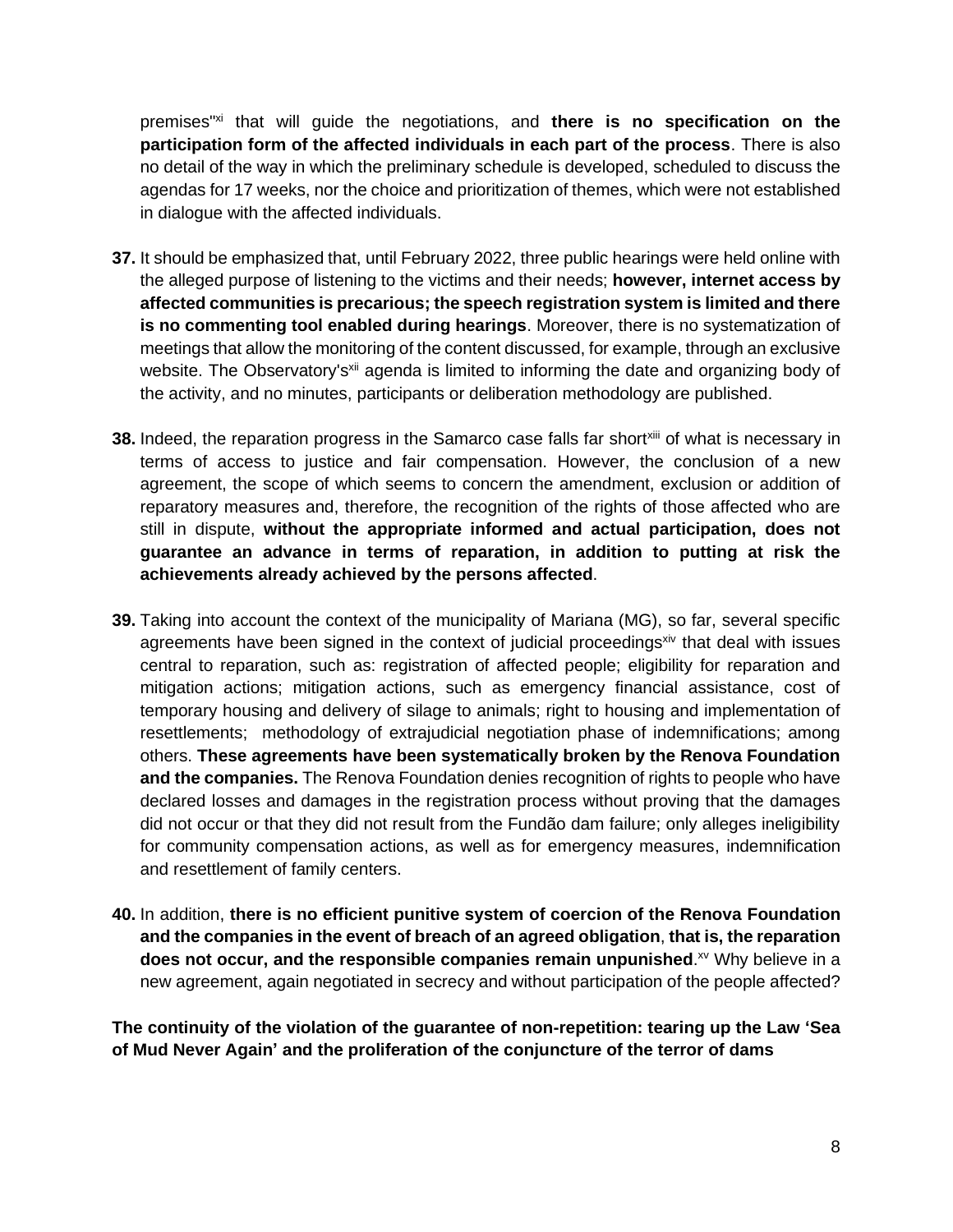- **41.** As highlighted, **Brazil has failed not only in the duty to punish persons liable for the greatest crimes in the history of mining but also in the duty to repair, including implementing non-repetition measures**. One of the main initiatives that had been pointed out by the Brazilian State as an important guarantee in this sense was the approval of the socalled Law "Sea of Mud Never Again".
- **42.** State Law 23,291/2019 comes from a popular initiative Bill (3,695/16) filed on July 5, 2016, in the post-failure context of the Fundão dam, in the Legislative Assembly of Minas Gerais (ALMG), an initiative of the Minas Gerais Association along with several civil society organizations that achieved in record time the support of about 56,000 people as signatories, in a campaign called "Sea of Mud Never Again", and so the law is so called.
- **43.** At the time, this bill was attached to that of the Extraordinary Commission of Dams in that Legislative House (3676/2016), filed the day before, whose text was much less rigid. For three years the Bill was processed in ALMG and only after the failure occurred on January 25, 2019, with much pressure from organized civil society, the media and the Public Prosecutor's Office of Minas Gerais, deputies decided to vote on the law "Sea of Mud Never Again", which was sanctioned by the governor on February 25, 2019.
- **44.** Three years after the law passed, important provisions concerning: environmental security, dams decharacterization, periodic records (reservoir levels, stored volume, chemical and physical characteristics of the fluid, soil, and watertable contamination levels in the reservoir's area of influence) had not yet been regulated by the State Secretariat for Sustainable Environment (SEMAD), criteria and parameters for the application of penalties in case of disaster resulting from non-compliance with the law and guidelines for the calculation and distribution of the values to which they refer.<sup>xvi</sup>
- **45. Since 2015, the National Mining Agency (ANM), SEMAD and the State Environment Foundation (FEAM), regardless of the government of the time, have repeatedly postponed an effective solution for structures that use the upstream raise method, which merely meets the interests of mining while extending the time of threat and fear of the population beyond the deadline for new crime-tragedies to happen**.
- **46. In addition, since the Law Sea of Mud Never Again was sanctioned, there have been three permits granted to tailings dams that violated articles of the aforementioned legislation.** On November 29, 2019, operating license was granted for the raise of Anglo American's tailings dam in Conceição do Mato Dentro despite the fact that there are communities in the Self-Saving Zone and express prohibition under Law 23291/2019 of granting permits in this situation. The same happened on February 8, 2020, with Anglo Gold Ashanti tailings dam in Sabará, and in this case the Superintendence of Priority Projects (Suppri) omitted in its technical opinion in favor of the license that there is a community in the Self-Saving Zone. Both permits granted were the subject of civil liability lawsuits filed by the Public Prosecutor's Office of the State of Minas Gerais, still without resolution.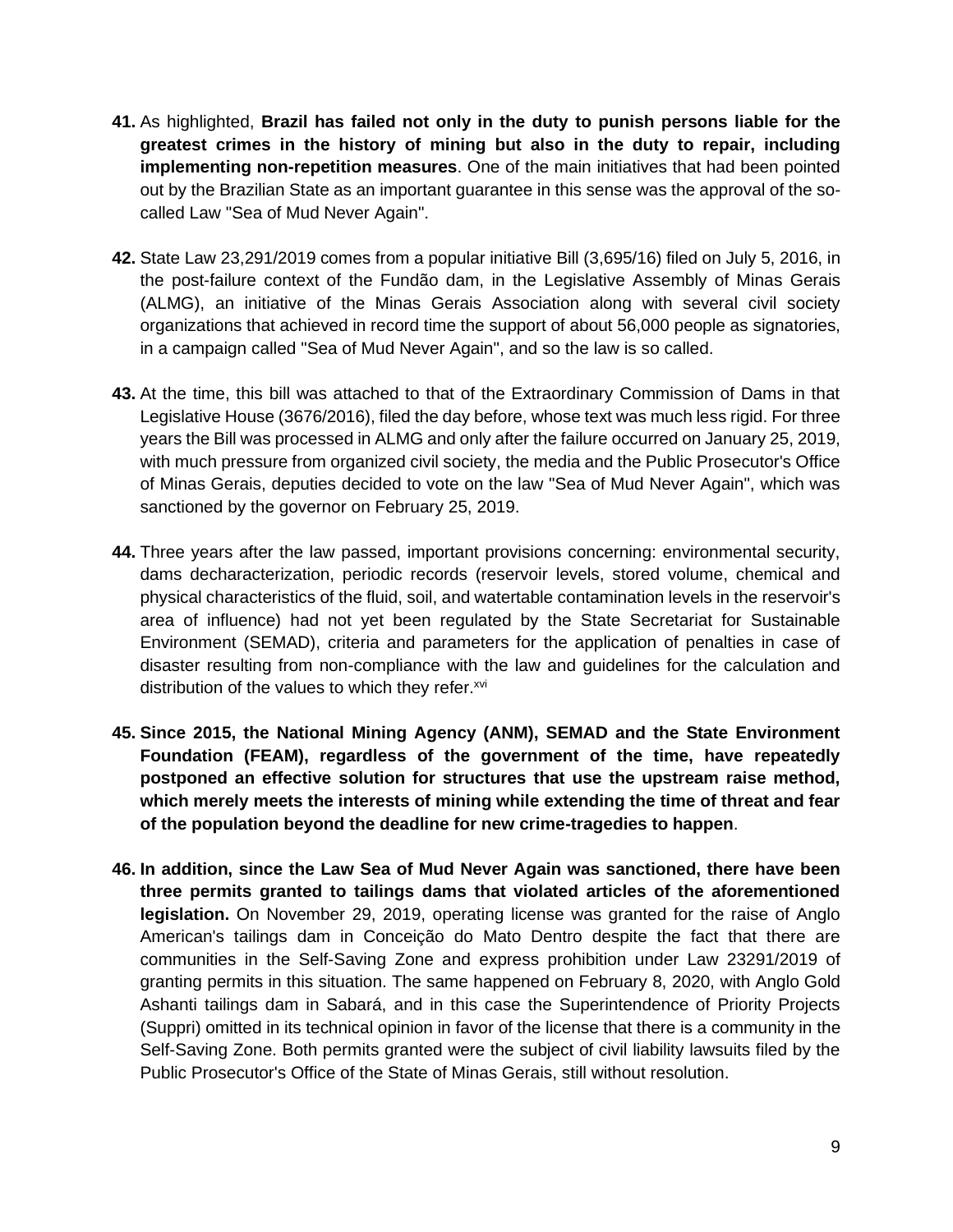- **47.** On January 28, 2021, a preliminary permit was granted to a tailings dam of the Companhia Brasileira de Metalurgia e Mineração/CBMM in Araxá, the first in this permitting stage after Law 23291/2019, not complying (in addition to other devices) with item I of Art. 7 that requires the "study on geological, structural, and seismic risk" for analysis in licensing. The Superintendence of Priority Projects (Suppri) informed in its technical opinion favorable to the license that the study was presented by the entrepreneur but "based on the Opinion of the Attorney General of the State No. 15911, of August 24, 2017, such plans must make up the permitting processes, but it is not the responsibility of environmental permits to enter into the merit analysis of its content, since this competence is already defined for the supervisory body of waste dams or mining tailings, the ANM". However, Law 23,291/2019 itself sets forth in Art. 4 that "the permits and environmental supervision of dams in the State are the responsibility of bodies and entities of the State System of Environment and Water Resources - Sisema - [...]"
- **48.** In the three cases above, on the non-presentation by the entrepreneur of the environmental security proposal, Suppri justified the same lack in regulation to be applied and, thus, would be *presented to the subsequent permit* granted, despite Law 23,291/2019 expressly prohibiting that the requirements are inserted as a condition for later permits.
- **49.** Such facts are undisputed proof that the Brazilian State has not been adopting effective nonrepetition measures. On the contrary, it again disregards the risk of mining tailings dams and does not comply with Law 23,291/2019 that established the State Dam Safety Policy.
- **50.** Another evidence of this fact is the violation of the provision of Law 23,291/2019 that allows the granting of environmental permit for operation or expansion of tailings dams or industrial mining waste that use the upstream raise method and makes the entrepreneur to promote the decharacterization of inactive dams in the form of the regulation of the competent environmental agency. Regarding those in operation, it required the entrepreneur to promote the migration to alternative technology of accumulation or disposal of tailings and waste and the decharacterization of the dam, within 3 years from the date of publication of the law, that is, February 25, 2022.
- **51.** Since the end of 2021, it was already reported that the mining companies responsible for most of these structures would not comply with the law and at the beginning of February the Federation of Industries of the State of Minas Gerais (Fiemg) filed a Direct Action of Unconstitutionality to suspend the effects of Article 27 of state Law 23.291/19, which imposes the penalty of immediate suspension of all environmental licenses of the enterprise where a dam is using the method of upstream that has not been decharacterized until 25 February. It also filed a civil liability action to prevail what is provided for in Federal Law No. 14,066, of 09/30/2020, which allows the National Mining Agency (ANM) to analyze and extend the deadline for elimination of dams until after February 25 under technical justifications.
- **52.** On February 24 at 5:14 p.m., on the website of the Public Prosecutor's Office of the State of Minas Gerais, a story was published stating that MPMG, Government of Minas Gerais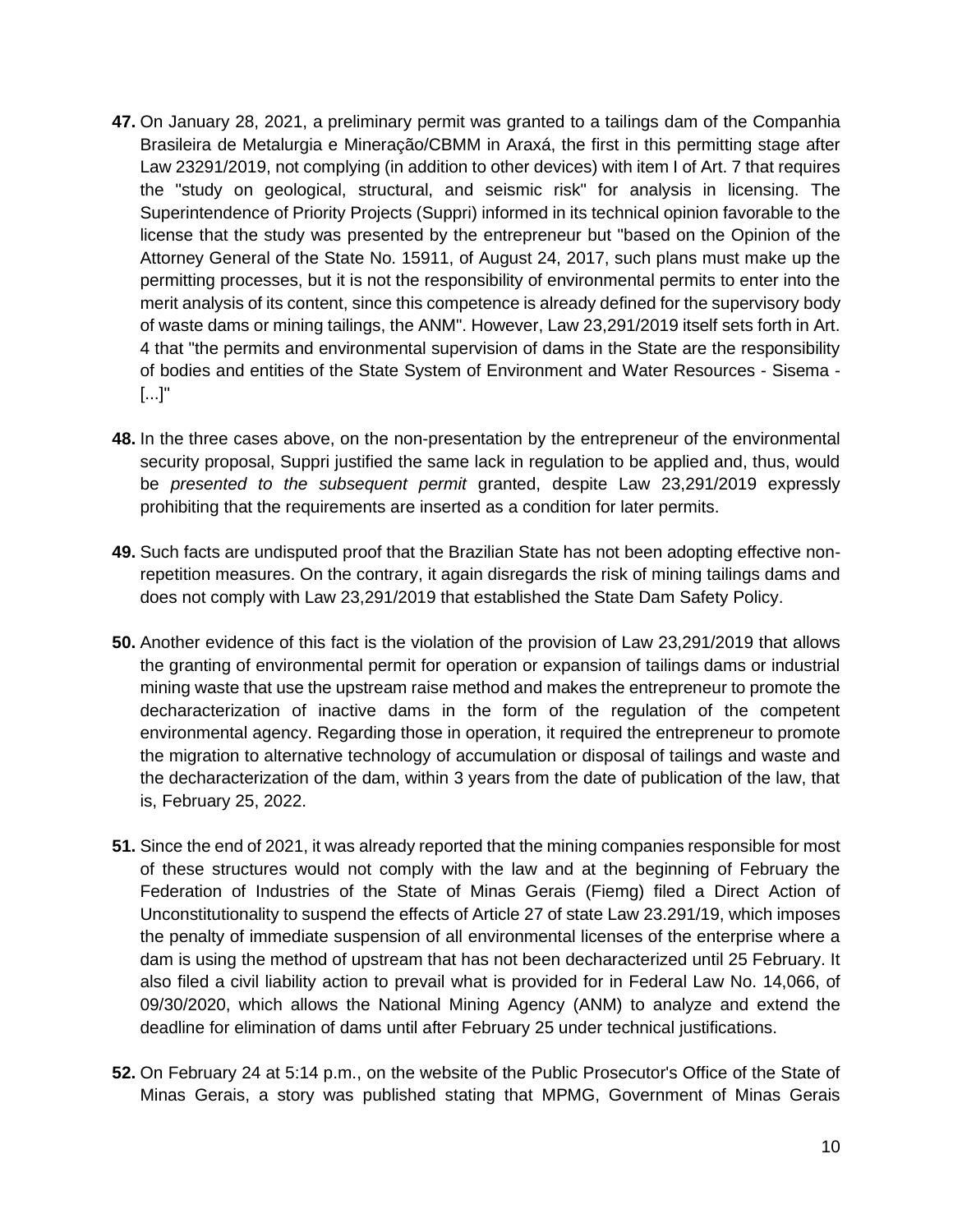(through FEAM), MPF and ANM signed a Commitment Agreement "so that the companies responsible for upstream dams in the State comply with the mischaracterization of 41 mining dams that did not meet the deadline defined by State Law 23.291". XVII

- **53. The signing on February 24, 2022, the eve of the expiration of the three-year term, surprised organized civil society, including the movements, organizations and leaders that participated intensely in 2016 when mobilizing and collecting signatures in the project of popular initiative Mar de Lama Nunca Mais**. The public was appalled by the process that culminated in this fact, despite federal Law 12.334/2010 (National Dam Safety Policy-PNSB), amended in some provisions by federal law 14.066/2020, establish as one of the foundations of the PNSB "transparency of information, participation and social control".
- **54.** Mainly because at the head of the initiative was the Public Prosecutor's Office, an institution to which the Brazilian Constitution granted the task of defending the legal order, the democratic regime and unavailable social and individual interests (Art. 127). In this article on the website of the Public Prosecutor's Office of the State of Minas Gerais are manifestations that reflect the deviation of purpose in the competence of the institution that should defend the legal order and, instead, led to the non-compliance with the Law Sea of Mud Never Again. Among them, the statement of the Attorney General of Justice, Jarbas Soares Júnior, that "the solution found does not prevent the development of the State, the economic activities of companies, because for us it does not interest to close companies or shutting them down. We are interested in seeking the alternatives within the law" and that of the coordinator of the Operational Support Center of the Prosecutors of Justice for The Defense of the Environment, Historical Heritage and Culture and Housing and Urbanism of MPMG, prosecutor Carlos Eduardo Ferreira Pinto, that "it is necessary to emphasize that the Public Prosecutor has proposed an alternative of adaptation to the law".
- **55.** One of the companies that signed an agreement with MPMG was Vale, which has 23 tailings dams raised upstream in Minas Gerais, and which was responsible for the failure in Brumadinho on January 25, 2019 and co-responsible for the incident in Mariana on November 5, 2015. However, if the Law Sea of Mud Never Again set a deadline and this was not met, it would be up to the institutions defending the legal order to act in due and exemplary accountability of those involved, including the State that has not made the swift regulation of some provisions, as well as to ensure the "immediate suspension of environmental permits, regardless of other civil sanctions, administrative and criminal proceedings", as set out in Article 27. By proposing and signing a commitment term before the statute of limitation, the Public Prosecutor's Office of the State of Minas Gerais benefited the mining companies responsible for tailings dams raised upstream in Minas Gerais that were already aware since 2015 of the risk and, even so, did not prioritize leaving these structures safe.
- **56.** Unbelievably, what has been witnessed in Minas Gerais since November 5, 2015, when the Fundão Tailings Dam, Samarco/Vale/BHP, in Mariana, broke down, and even after the disruption on January 25, 2019, of Dam I, vale, in the Córrego do Feijão mine in Brumadinho, is that despite these structures that use the upstream raise method are "ticking bombs"; **not**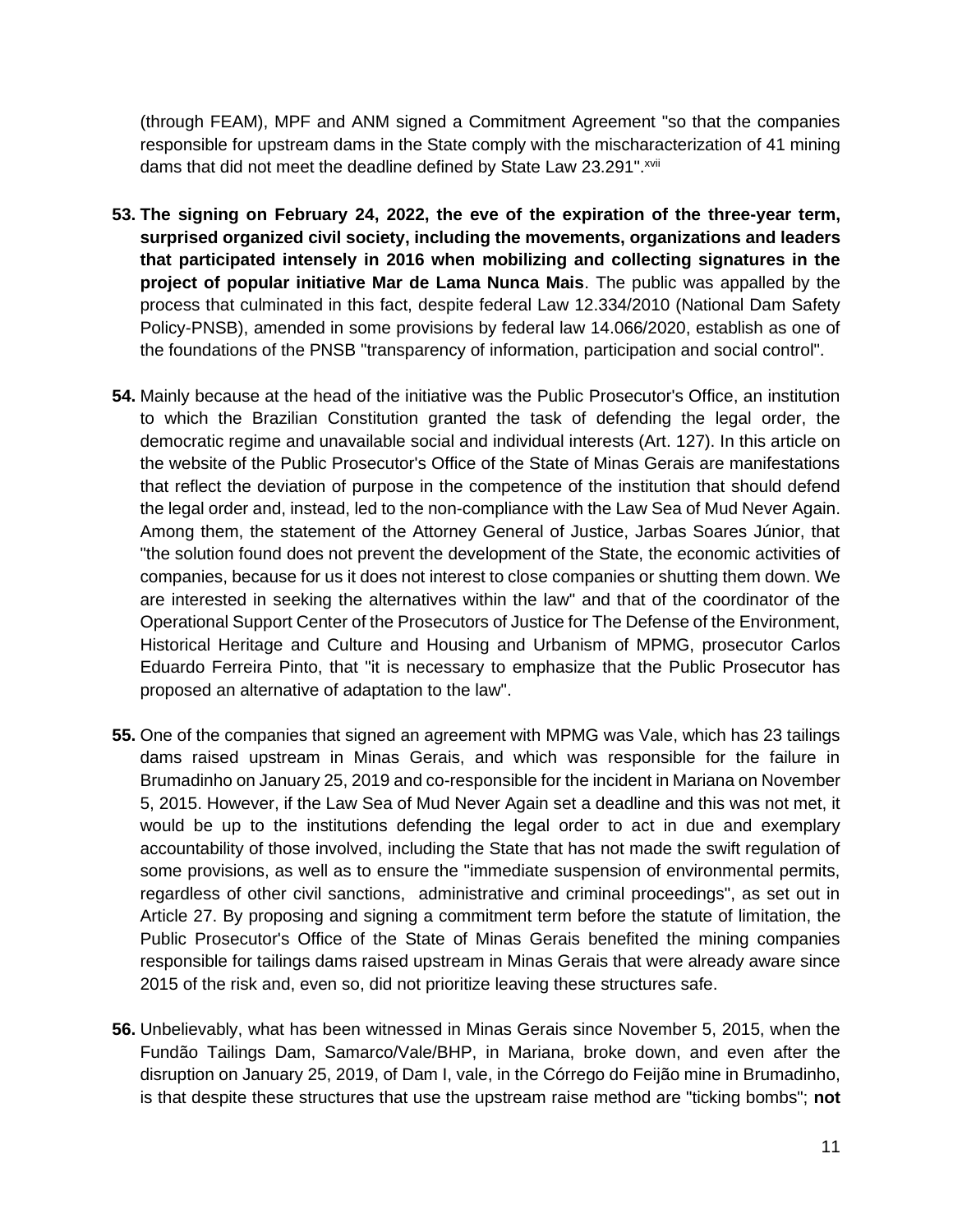**only companies but also public agencies, whether state or federal, which have responsibility in their management, supervision, licensing or guarantee of compliance with legislation and rights, have been dealing with the issue in the opposite direction of the severity and urgency that the same demand**. And the ones holding the burden are the environment and the population that has been experiencing suffering and violation of rights since 2015 and since 2019 also "dam terrorism" with different meanings, which should be the subject of investigations.

## **Conclusion**

**57.** Brazilian government did not take the necessary measures to repair the damage caused, especially when it comes to non-repetition. The absence of accountability, in addition to compromising the right to full reparation, becomes another violation of the rights of victims and family members and, ultimately, of society itself.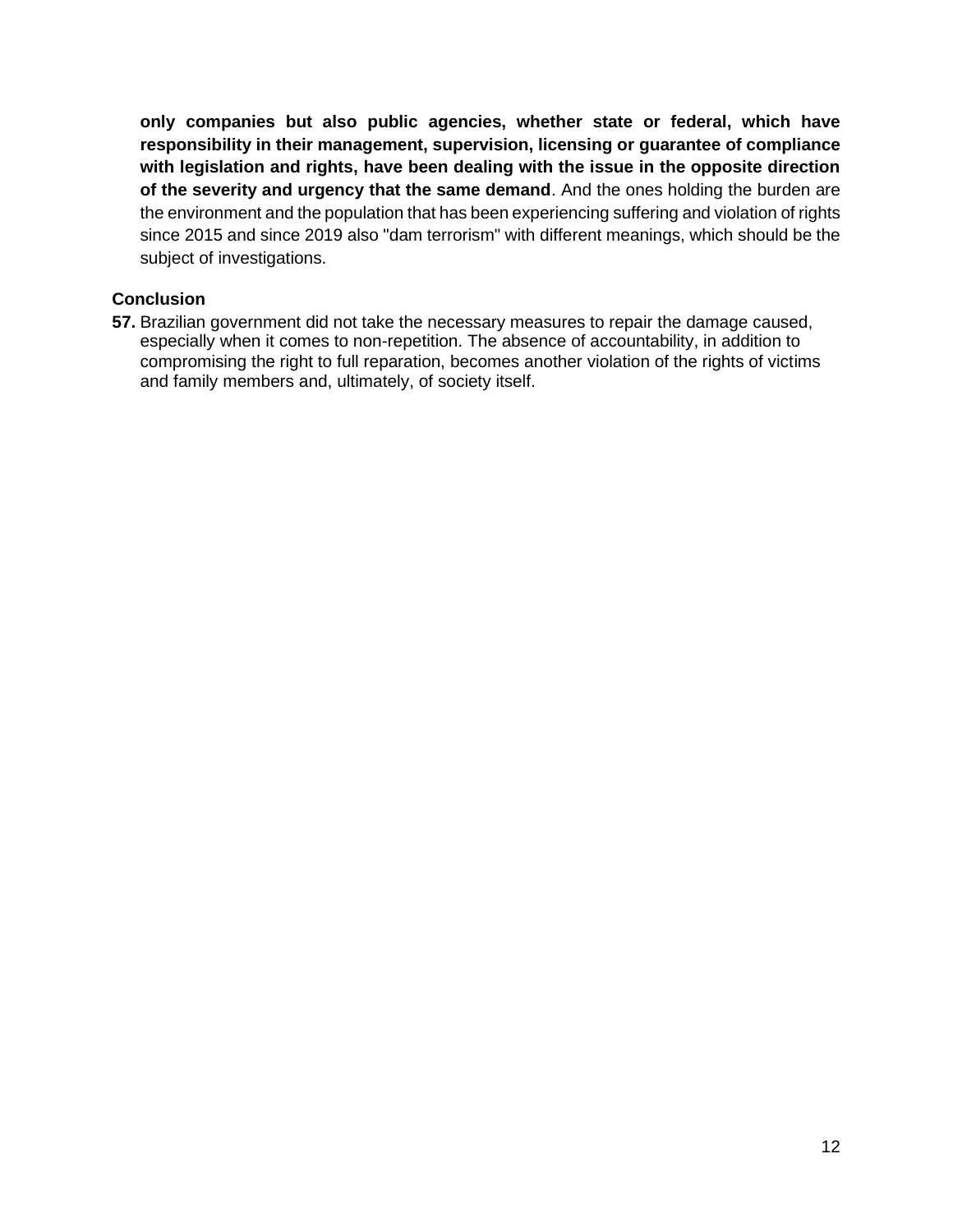## **Annex 1. UPR of Brazil – Thematic recommendation**

| <b>Recommendation</b>          | <b>Position</b> | <b>Full listo of</b><br>themes | Assessment/<br>comments on level of | <b>Suggested recommendations</b>                                                                           |
|--------------------------------|-----------------|--------------------------------|-------------------------------------|------------------------------------------------------------------------------------------------------------|
|                                |                 |                                | implementation                      |                                                                                                            |
| 136.54 To further              | Supported       | B51 Right to                   | Not implemented                     | Recommendations to access to justice:                                                                      |
| continue the efforts to        |                 | an effective                   |                                     |                                                                                                            |
| punish those                   |                 | remedy                         |                                     | Respect the centrality of the victims principle.                                                           |
| responsible for the            |                 |                                | About punish those                  |                                                                                                            |
| breaking of the                |                 | <b>B6 Business</b>             | responsible, in both                | Fundamental rights, such as the human rights to life,                                                      |
| retaining walls in             |                 | & Human                        | cases, there was an                 | health, clean water, adequate food and housing, a                                                          |
| Jacarei and Mariana;           |                 | <b>Rights</b>                  | investigation and                   | healthy environment are non-negotiable and should not                                                      |
| and to ensure that the         |                 |                                | criminal action, but there          | be the subject of definitive agreements without the                                                        |
| victims of this event          |                 | B71 Human                      | was no punishment for               | consent of the rightholders.                                                                               |
| are guaranteed their           |                 | rights and                     | those persons liable for            |                                                                                                            |
| right to access to             |                 | the                            | the violations due to               | Provide effective mechanisms to remedy human rights                                                        |
| justice, and their right       |                 | environment                    | procedural confusion.               | abuses resulting from corporate<br>infringements of                                                        |
| to fair compensation,          |                 |                                |                                     | environmental law and regulations.                                                                         |
| remediation and                |                 | S16 SDG 16                     | Source: see paragraphs              |                                                                                                            |
| reparations for the            |                 | - peace,                       | 3; 11; 19; 40; 56                   | Ensure the courts act diligently and expeditiously in the                                                  |
| damage caused. We              |                 | justice and                    |                                     | conduction and conclusion of legal proceedings for                                                         |
| recommend that Brazil          |                 | strong                         | Access to justice                   | environmental damage, damage to health and other                                                           |
| share these acquired           |                 | institutions                   | remains violated.                   | harms derived from environmental degradation.                                                              |
| experiences through            |                 |                                | Affected people still wait          |                                                                                                            |
| its constructive and           |                 | Affected                       | for their right to                  | Ensure that the reversal of the burden of proof is applied                                                 |
| substantive                    |                 | persons: -                     | compensation,                       | to recognize the damage suffered by the people affected                                                    |
| participation in the           |                 | general                        | remediation and                     | and that independent expertise is constituted.                                                             |
| Intergovernmental              |                 |                                | reparations for the                 |                                                                                                            |
| <b>Working Group</b>           |                 |                                | damage caused.                      | Ensure that adequate reparation measures are provided                                                      |
| established through            |                 |                                |                                     | to all those affected, based on consultation and following                                                 |
| resolution 26/9 of the         |                 |                                | Source: see paragraphs              | an inclusive and participatory process, and that                                                           |
| Human Rights Council           |                 |                                | 30; 31; 39                          | adequate environmental rehabilitation is carried out.                                                      |
| (Ecuador); Source of           |                 |                                |                                     | Ensure<br>investigations,<br>prompt<br>prosecutions<br>and                                                 |
| position:<br>A/HRC/36/11/Add.1 |                 |                                | There is no participation           | punishment of environmental crimes and of criminal acts                                                    |
|                                |                 |                                | and transparency in the             | perpetrated against residents or community leaders who                                                     |
|                                |                 |                                | agreements.                         | denounce or raise concerns about the environmental or<br>health effects of mining, manufacturing and other |
|                                |                 |                                |                                     | business activities.                                                                                       |
|                                |                 |                                |                                     |                                                                                                            |
|                                |                 |                                |                                     |                                                                                                            |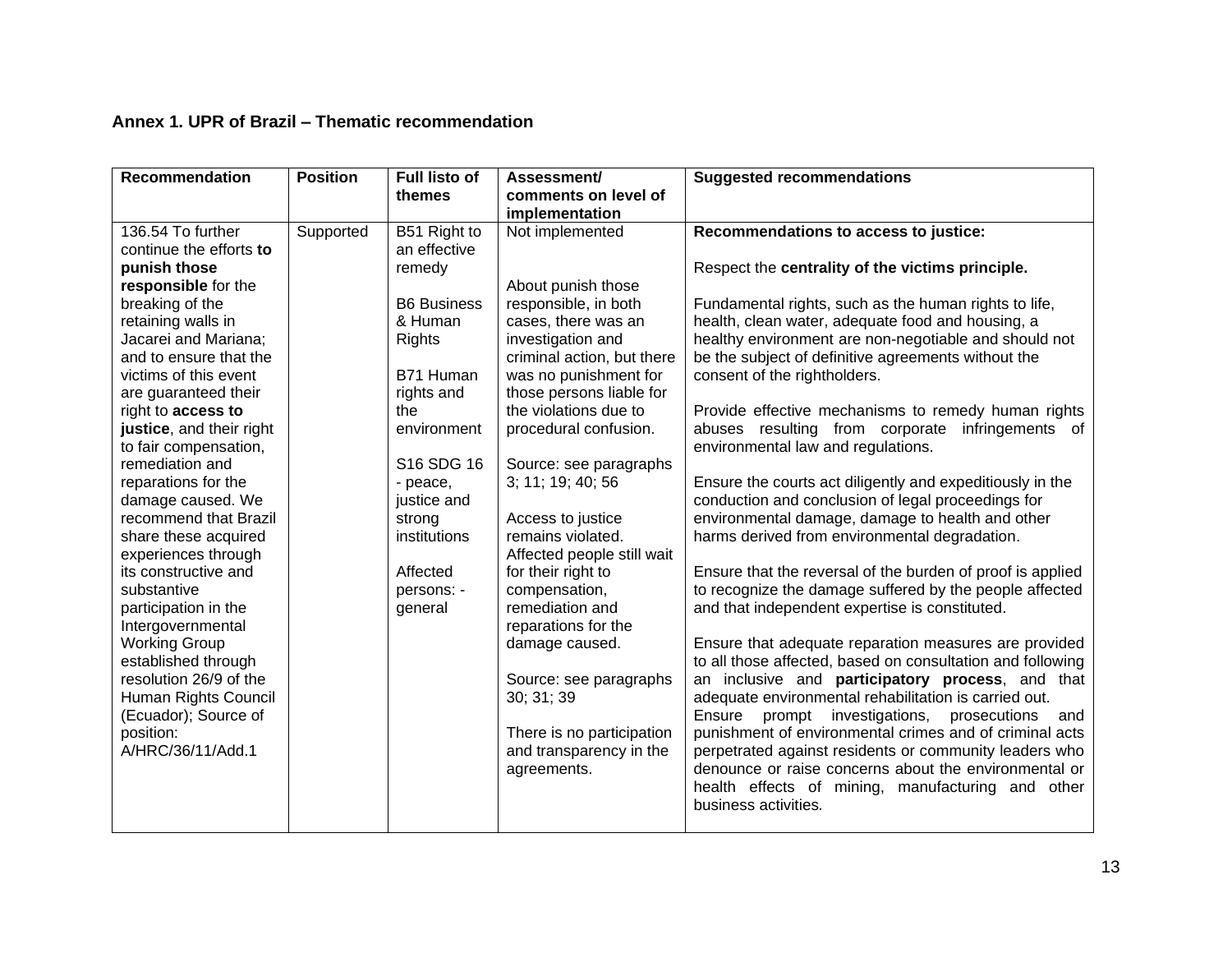|  | Source: see paragraphs  | Recommendations to non-repetition:                                                                                                                                                                                                                                                                                                                                                                                                                                                                                           |
|--|-------------------------|------------------------------------------------------------------------------------------------------------------------------------------------------------------------------------------------------------------------------------------------------------------------------------------------------------------------------------------------------------------------------------------------------------------------------------------------------------------------------------------------------------------------------|
|  | 25; 26; 28; 34; 36; 37; |                                                                                                                                                                                                                                                                                                                                                                                                                                                                                                                              |
|  | 52; 53                  | Respect the 'regression prohibition' principle, and the<br>'more protective law enforcement' principle.                                                                                                                                                                                                                                                                                                                                                                                                                      |
|  |                         |                                                                                                                                                                                                                                                                                                                                                                                                                                                                                                                              |
|  |                         | Comply with its obligations under international and<br>regional human rights instruments (such as United<br>Nations General Assembly Resolution No. 60/147 and<br>UN Guiding Principles on Business and Human Rights)<br>by respecting, and ensuring respect for the human rights<br>to life, health, clean water, adequate food and housing, a<br>healthy environment, information, participation and<br>effective remedy of individuals and communities<br>exposed to the harmful effects of environmental<br>degradation. |
|  |                         | Fully implement the UN Guiding Principles on Business<br>and Human Rights, particularly Pillars 1 and 3<br>concerning Brazil's duty to protect human rights in the<br>context of business activities and to ensure effective<br>remedy for corporate-related human rights abuses.                                                                                                                                                                                                                                            |
|  |                         | Ratify the Escazú Agreement.                                                                                                                                                                                                                                                                                                                                                                                                                                                                                                 |
|  |                         | Create the Committee to follow and monitor the National<br>Guidelines on Business and Human Rights established<br>by Decree No. 9.571/2018.                                                                                                                                                                                                                                                                                                                                                                                  |
|  |                         | Approve a national business and human rights<br>framework, such as Bill No. 572/2022                                                                                                                                                                                                                                                                                                                                                                                                                                         |
|  |                         | Approve and implement Bill No. 550/2019 and 36 other<br>bills that are pending in the National Congress to<br>strengthen safety of tailings dams. This measures<br>should include a creation of a mandatory compensation<br>fund for high risk and impact projects.                                                                                                                                                                                                                                                          |
|  |                         | Increase the resources and technical capacity of socio-<br>environmental bodies such as IBAMA, ICMBio,<br>CONAMA, ANM, state-level SEMAs and other federal                                                                                                                                                                                                                                                                                                                                                                   |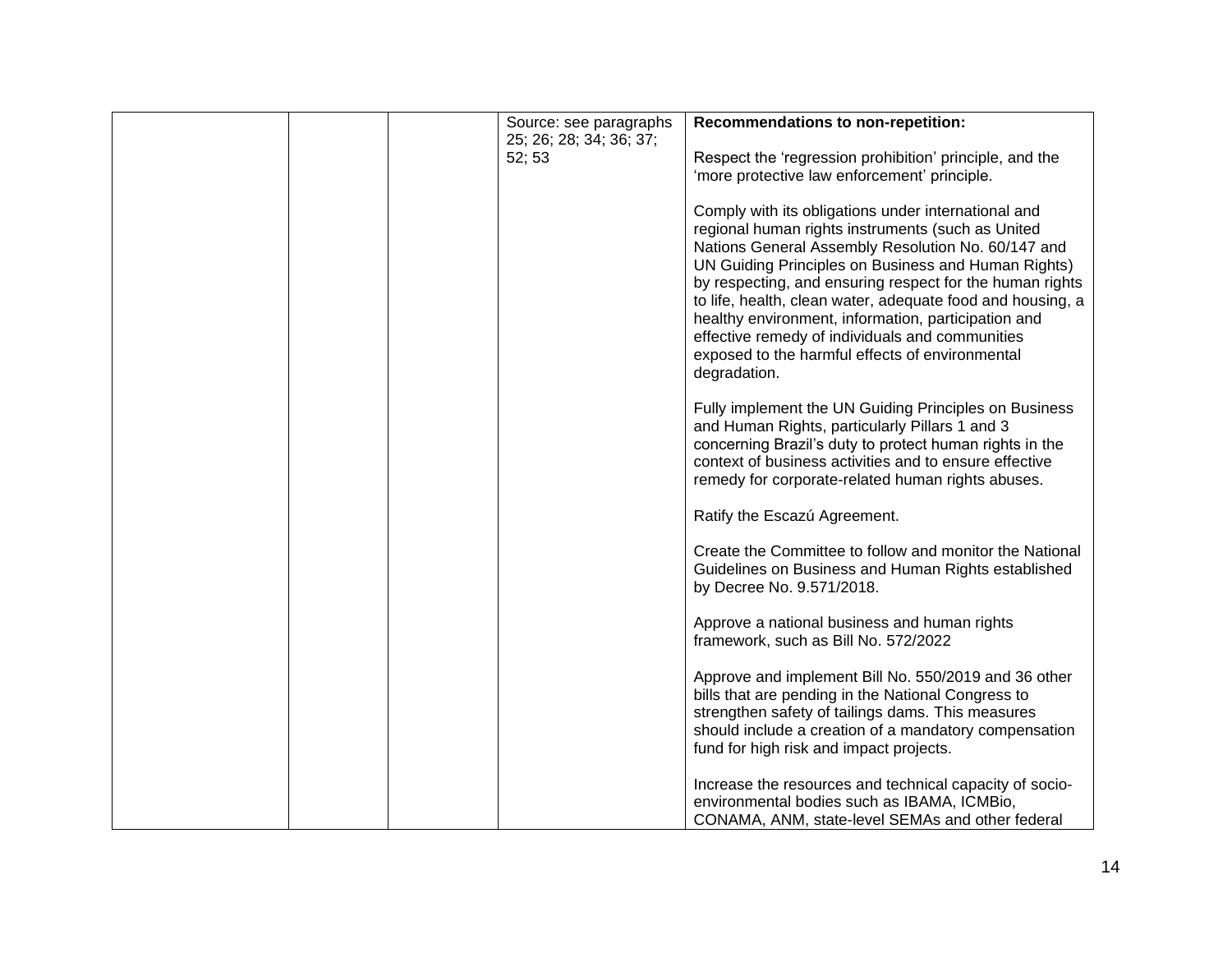|  | and state environmental protection bodies to regulate,<br>and also guarantee the independence of these bodies,<br>far from economic influence. Make them strong enough<br>to monitor and control the activities of mining,<br>manufacturing and all other business activities that carry<br>risks to the environment. |
|--|-----------------------------------------------------------------------------------------------------------------------------------------------------------------------------------------------------------------------------------------------------------------------------------------------------------------------|
|  | Strengthen the dam inspection regime to improve<br>governmental oversight and prevent further collapses.                                                                                                                                                                                                              |
|  | Adopt immediate measures to address the imminent risk<br>of collapse of dams, and the colapse of tailing's pile as<br>identified by the ANM. Certifications and self-declaration<br>on dam safety by the minning companies should be<br>questioned.                                                                   |
|  | Subordinating the granting of environmental licenses for<br>a mining project to an impact study of the cumulative<br>effects due to the prohibition of splitting the<br>environmental license.                                                                                                                        |
|  | Prohibition of licensing of mining ventures in which there<br>are communities in self-saving areas.                                                                                                                                                                                                                   |
|  | Suspension of mining licenses for projects that have not<br>complied with the determination to decommission<br>upstream dams method.                                                                                                                                                                                  |
|  | Withdraw the mining concessions given by the Brazilian<br>State to the companies involved in the tragedies of<br>Mariana and Brumadinho.                                                                                                                                                                              |
|  | Abandon the deregulation movement that is manifested<br>trough draft bills such as PL 3729/04 (Environment<br>Licensing), PL 191/2020 and PL 1610/1996 (Mining in<br>indigenous lands).                                                                                                                               |